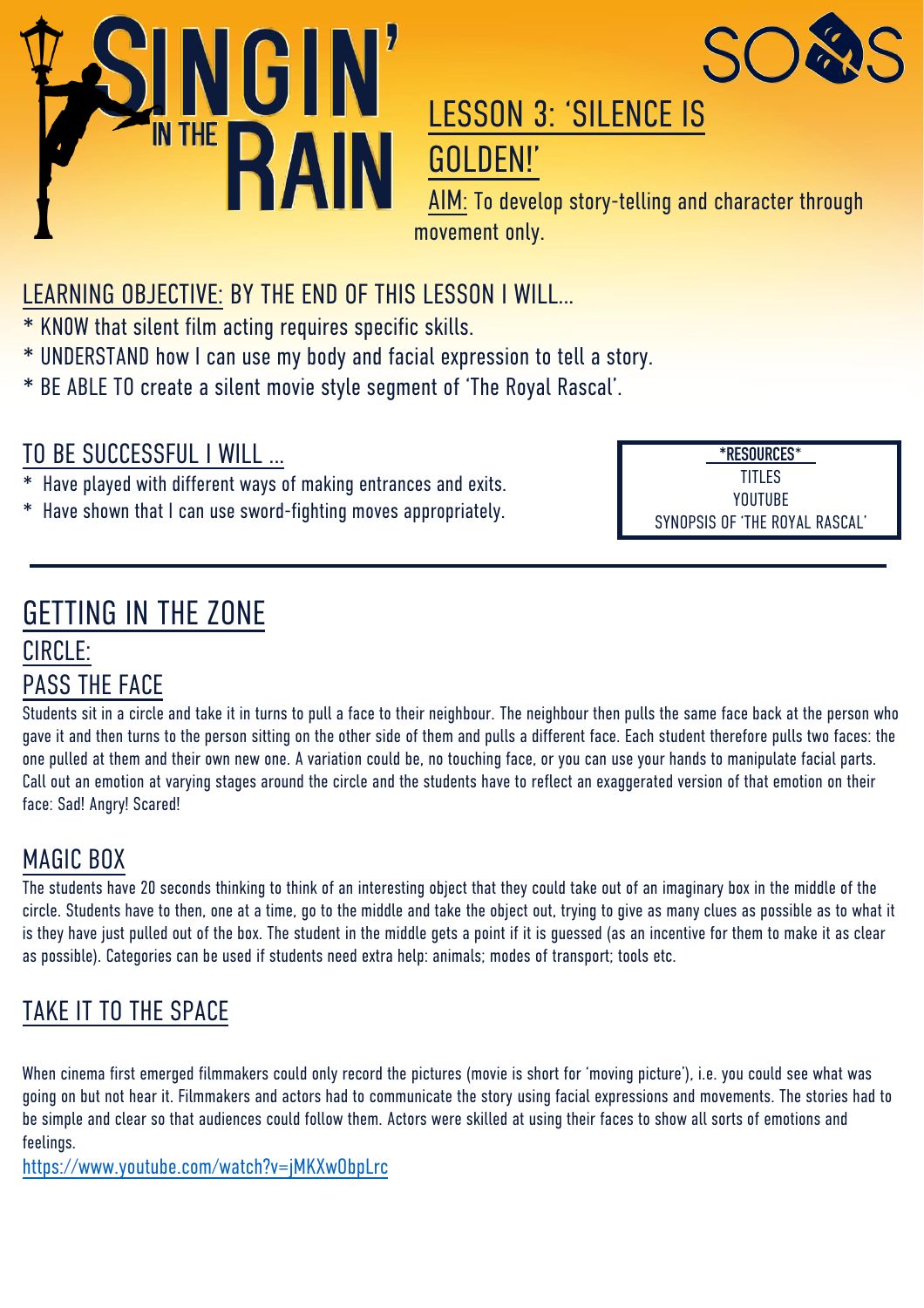



# LESSON 3: 'SILENCE IS GOLDEN!'

### MAKING AN ENTRANCE

Students use a chair to represent the wings of a stage. One side is 'offstage' the other is 'onstage'. Students take it in turns to enter and exit (leaving a moment of stillness 'centre stage' according to the appropriate emotion or action:

- \* Enter slowly exit quickly
- \* Enter quickly exit slowly
- \* Enter angrily exit fearfully
- \* Enter sadly exit happily
- \* Enter directly exit indirectly
- \* Enter lost exit having found your way
- \* Enter nervously exit shocked

There are lots of different ways to combine this. You can use more Laban movement words if the students are familiar with them – or just use emotions or action words. Levels can also be used (Enter low level – exit high level). In each case looking to see that the students engage their whole body and face in the movement or action to communicate maximum meaning. Play around with the pause on stage: make it longer/shorter. Freeze/act through it. Change facial expressions during the pause.

#### MIX IT UP

Students in their pairs can combine entrance/exit so that they happen at the same time as each other or overlap. What stories can be told or are suggested from this? Share good work and start to talk about how narrative can arise just from using actions. Themes might emerge: scary villain, the rescue, hiding from someone, lovers meeting etc. all key themes in silent cinema.

# THE MAIN EVENT:

#### THE ROYAL RASCAL

In Singin' in the Rain we meet two huge stars of the silent film era Don Lockwood and Lina Lamont. They have made many movies together and are skilled in the act of silent film acting.

**Recreating the scene**: The hero, Felipe du Bois has just got together with a glamourous lady. But a villain, Gaspard de la Nuit is creeping up on them. Felipe spies him, leaves the girl and brandishing his sword duels with Gaspard and stabs him.

Two of Gaspard's associates appear and try to get to him but he ducks away. They accidentally stab each other and then Felipe is free to claim the lady's hand. Ground rules: Absolutely no contact during sword fights. Swords are imaginary and all must be conveyed through acting and body movements. Students work in groups of 4/5 using the titles if they wish.

Some time spent practicing miming safe and suitably flamboyant sword fighting moves might be appropriate.